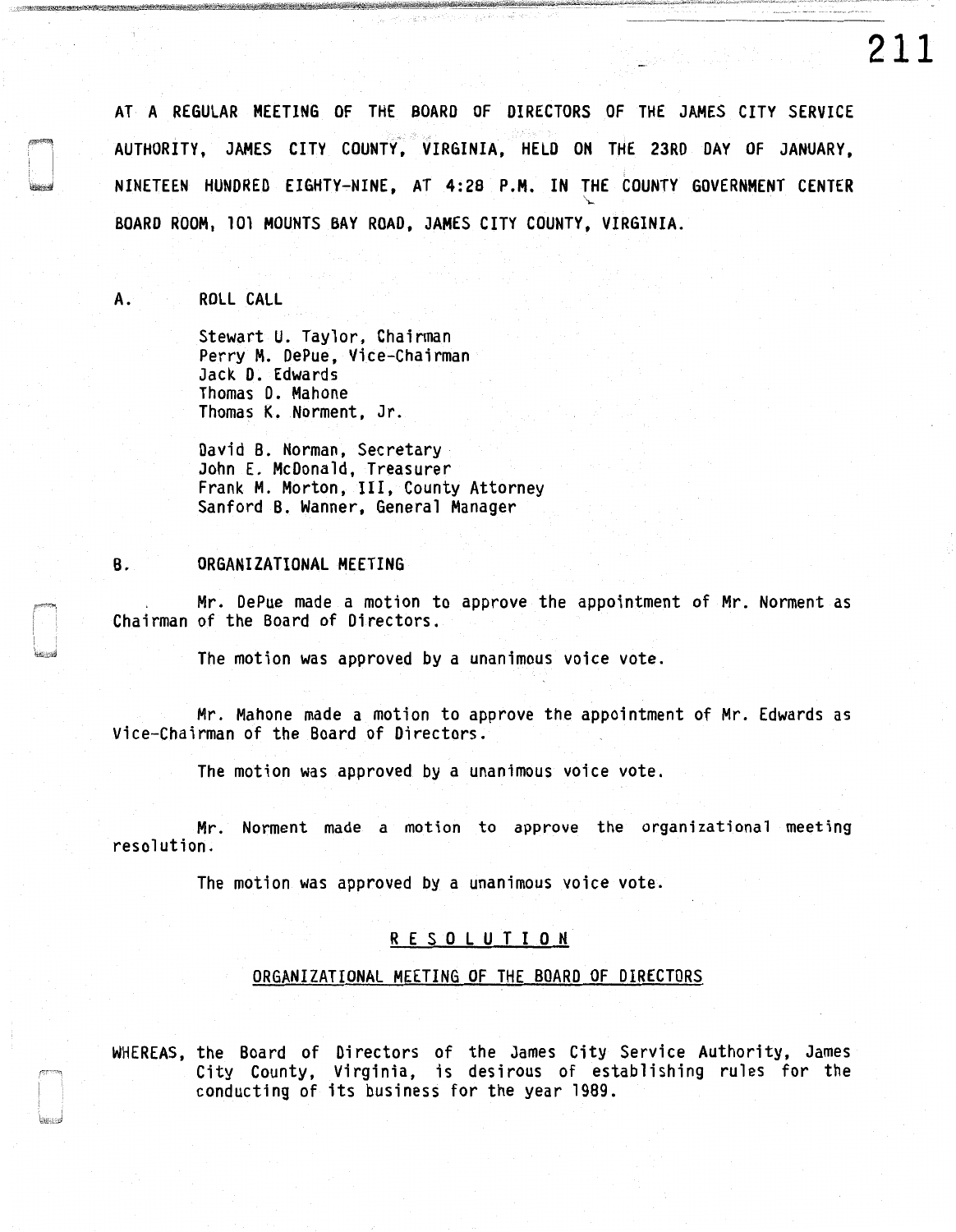NOW, THEREFORE, BE IT RESOLVED by the Board of Directors of the James City Service Authority, James City County, that the following rules shall apply for the year 1989.

- 1. Regular meetings of the Board shall be held on the 4th Monday of the month in the following months: \_,January, February, July and October. In the remaining months, the meetings shall be held on the third Monday. All meetings shall immediately follow the Board of Supervisors• meetings held at 1:00 p.m. in the Board Room of the James City County Government Center.
- 2. The Board shall for parliamentary purposes follow Robert's Rules of Order and more specifically those provisions which pertain to the conduct of Business in Boards, Newly Revised, 1981 at p. 404 as follows:

Procedure in Small Boards: In a board meeting where there are not more than about a dozen members present, some of the formality that is necessary in a large assembly would hinder business. The rules governing such meetings are different from the rules that hold in assemblies, in the following respects:

Members are not required to obtain the floor before making motions or speaking, which they can do while seated.

Motions need not be seconded.

There is no limit to the number of times a member can speak to a question, and motions to close or limit debate (15, 16) generally should not be entertained.

Informal discussion of a subject is permitted while no motion is pending.

The Chairman can speak in discussion without rising or leaving<br>the chair; and, subject to rule or custom within the particular<br>board (which should be uniformly followed regardless of how many<br>members are present), he usual votes on all questions.

### C. MINUTES - December 19, 1988

Mr. Norment asked if there were corrections or additions to the minutes.

Mr. Taylor made a motion to approve the minutes as presented.

The motion was approved by a unanimous voice vote.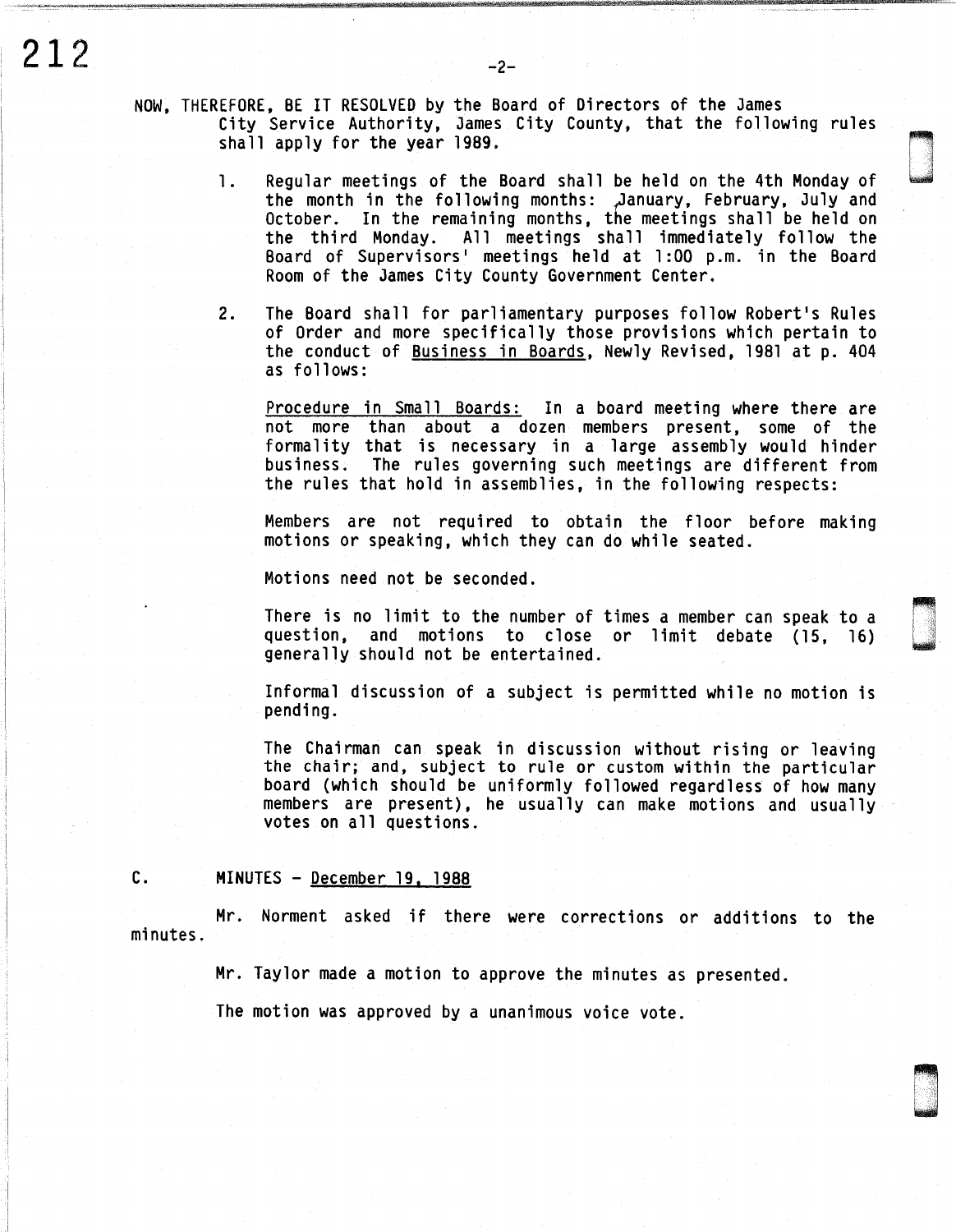# D. CONSENT CALENDAR

Mr. Norment asked ff any Board member wished to remove any item from the Consent Calendar.

Mr. Mahone asked that Item No. 1 be removed.

Mr. Mahone made a motion to approve Items 2 and 3 on the Consent Calendar.

The motion was approved by a unanimous voice vote.

2. Water Extension Agreement for the City of Newport News - Marriott Courtyard - Williamsburg

## R E S 0 L U T I 0 N

## CITY OF NEWPORT NEWS WATER EXTENSION AGREEMENT

- WHEREAS, Marriott Corporation has prepared plans for the Marriott Courtyard -<br>Williamsburg, a development in the Busch Corporate Center; and
- WHEREAS, the City of Newport News has prepared a water extension agreement with extension of city water mains to serve this development; and
- WHEREAS, all testing fees and inspection fees have been paid by the Marriott Corporation.

**金字 キューテー ( 本来) 28番組** 

- NOW, THEREFORE, BE IT RESOLVED that the Board of Directors of the James City Service Authority, James City County, Virginia, does hereby authorize and direct the Chairman and Secretary to execute the Newport News Water Extension Agreement on behalf of the Service Authority.
- 3. Bank Resolution

#### R E S 0 L U T I 0 N

# CRESTAR

BE IT RESOLVED that Crestar, Williamsburg, Virginia, be and it is hereby designated a depository for the James City Service Authority General Fund, Busch Properties Bond Account Operating Fund, James City Service Authority Busch Properties Bond Account, First Colony Phase II Escrow, 1980 Sewer Bond Revenue Fund, 1980 Sewer Bond Operating Fund, and that funds so deposited may be withdrawn upon a check, draft, note or order of the Board of Directors.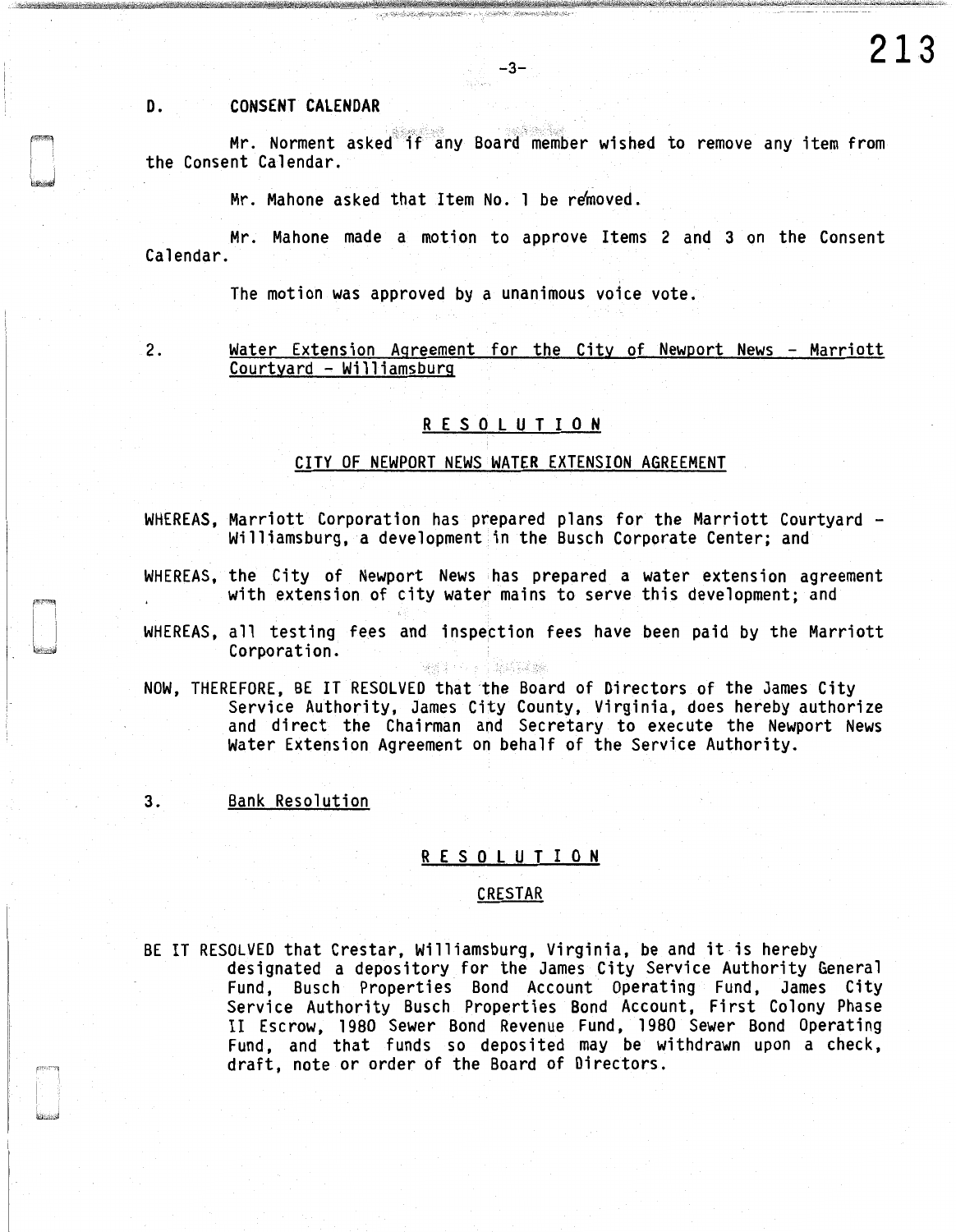BE IT FURTHER RESOLVED that all checks, drafts, notes or orders drawn against said account be signed by two of the following:

Thomas K. Norment, Jr. Chairman

OR

Jack D. Edwards Vice-Chairman

AND

David B. Norman Secretary

OR

John E. McDonald Treasurer

whose signatures shall be duly certified to said Bank, and that no checks, drafts, notes or orders against said Bank shall be valid unless so signed.

- BE IT FURTHER RESOLVED that said Bank is hereby authorized and directed to
	- honor and pay any checks. drafts, notes or orders so drawn, whether such checks, drafts, notes or orders be payable to the order of any such persons signing and/or countersigning said checks, drafts, notes or orders, or any of such persons in their individual capacities or not, and whether such checks, drafts, notes or orders are deposited<br>to the individual credit of the person so signing and/or to the individual credit of the person so signing and/or drafts, notes or orders, or the individual credit of any of the other officers or not. For cash investment purposes, the Bank is also authorized and directed to honor requests for the transfer of money from savings to checking, checking to savings, and transfers from checkings or savings to purchase Certificates of Deposit, repurchase agreements or to make other lawful investments when requested by John E. McDonald, Treasurer, or Charles L. Mehaffey, Accountant. This resolution shall continue in force and said Bank may consider the facts concerning the holders of said offices, respectively, and their signatures to be and continue as set forth in the Certificate of the Secretary or Assistant Secretary, accompanying a copy of this resolution when delivered to said Bank or in any similar subsequent certificate, until written notice to the contrary is duly served on said Bank.

82.000<br>|-<br>| 1960 |-. .

~~ wang ka

1. Water Extension Agreement for the City of Newport News - Moody's Run Townhouses, Phase III

Mr. Mahone made a motion to approve the resolution.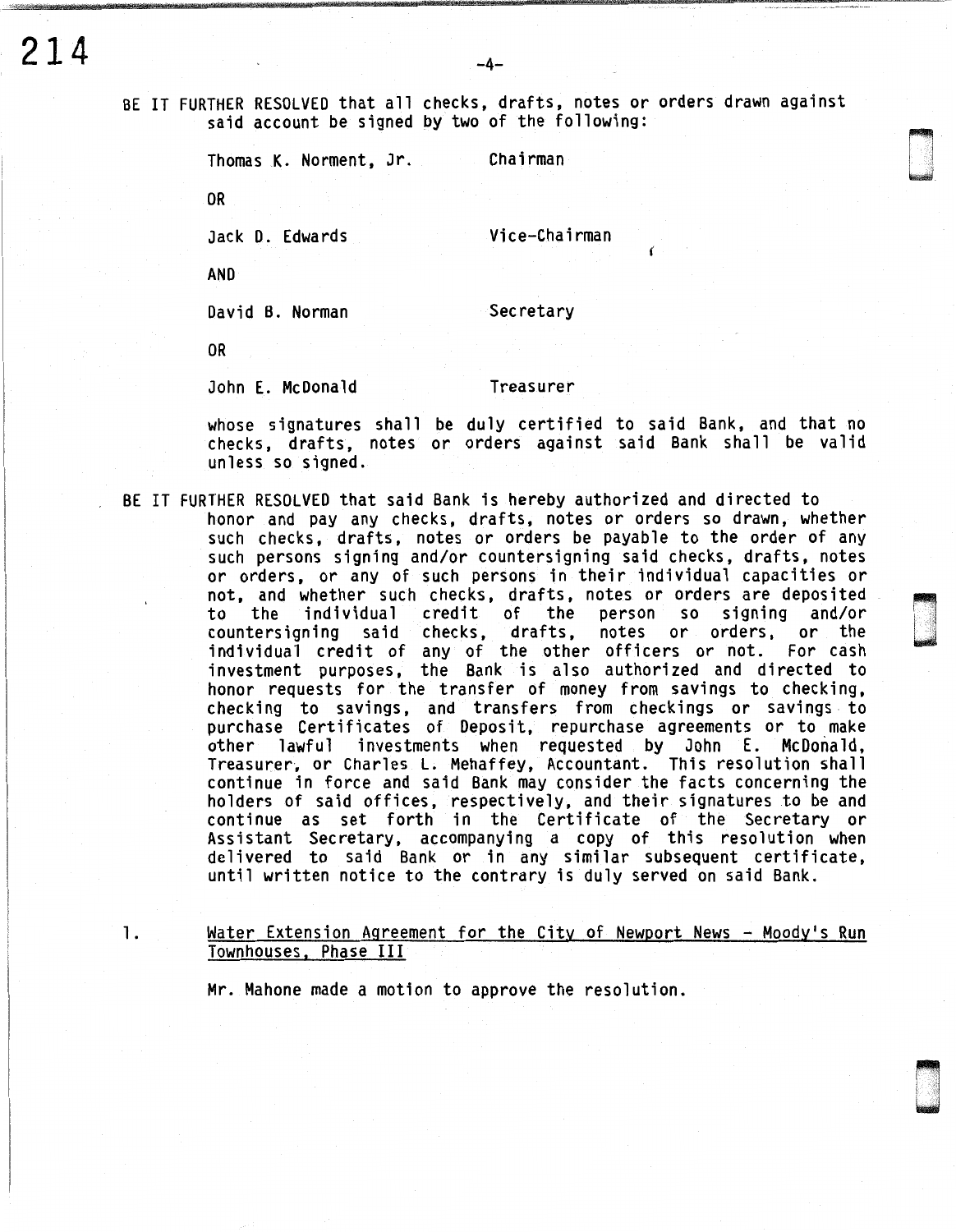# R E S 0 L U T I 0 N

-5-

### CITY OF NEWPORT NEWS WATER EXTENSION AGREEMENT

\::: ··,\ ~:· \_· -

- WHEREAS, Busch Properties Incorporated has prepared plans for Moody's Run Townhouses, Phase III, a development in Kingsmill; and
- WHEREAS, the City of Newport News has prepared a water extension agreement for the extension of city water mains to serve this development; and
- WHEREAS, all testing fees and inspection fees have been paid by Busch Property, Incorporated.
- NOW, THEREFORE, BE IT RESOLVED that the Board of Directors of the James City Service Authority, James City County, Virginia, does hereby authorize and direct the Chairman and Secretary to execute the Newport News Water Extension Agreement on behalf of the Service Authority.

## E. BOARD CONSIDERATIONS

#### 1. Utility Sewer Rates

I l ï  $\prod_{i=1}^{n}$ . i

Mr. Mahone asked that Item 3 in the resolution be amended to read  $"$ ... service for customers that paid the \$300 charge $"$ ....

By voice, the vote was: AYE: Mahone, Edwards, Norment (3). NAY: DePue, Taylor (2).

# **24.000 1000 0000**

## R E S 0 L U T I 0 N

### UTILITY SEWER RATE PUBLIC HEARING

- WHEREAS, the Board of Directors of the James City Service Authority proposes changes in sewer rates for FY 1990; and
- WHEREAS, sewer rate increases require a public hearing in accordance with Section 15.1-1260 of the Code of Virginia.
- NOW, THEREFORE, BE IT RESOLVED that the Board of Directors of the James City Service Authority, James City County, Virginia, does hereby set April 3, 1989, at 7:00 p.m. as a public hearing date for the following proposed changes in sewer rates:
	- 1. Wastewater service charges are proposed to be billed on a water consumption basis as follows:

A charge of \$2.10 per 1,000 gallons for collection. Unmetered sources shall be billed on estimated uses.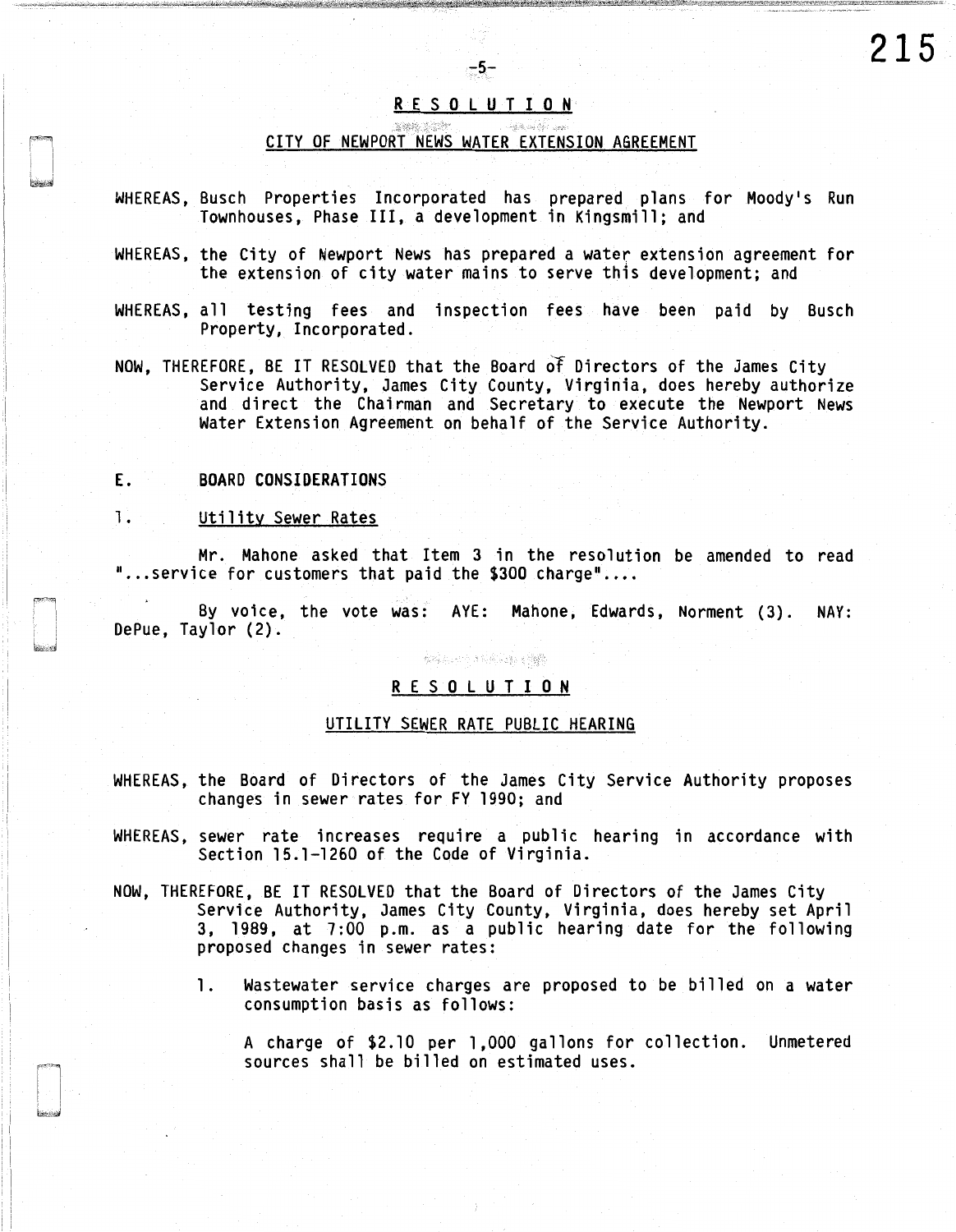- 2. Wastewater facility charges are proposed to be set at \$1 ,750 per  $\blacksquare$ connection.  $\blacksquare$
- 3. Propose to discontinue Grinder Pump Maintenance charge and service for all residential grinder pumps installed after June 30, 1989. Propose continuance of Grinder Pump Maintenance service for customers that paid the \$300 charge, plus establish a \$1.00 per month maintenance fee.

## F. BOARD REQUESTS AND DIRECTIVES

Mr. Mahone commented that the Service Authority and County's financial reports were very well done and a good reference document for the Board.

Mr. Taylor made a motion to adjourn.

The motion was approved by a unanimous voice vote.

The Board of Directors adjourned at 4:38 p.m.

 $\gamma$  $\overline{\phantom{a}}$ s voice vote.<br>
:38 p.m.

 $\blacksquare$ 

**Longon** 

David B. Secretary to the Board

0897w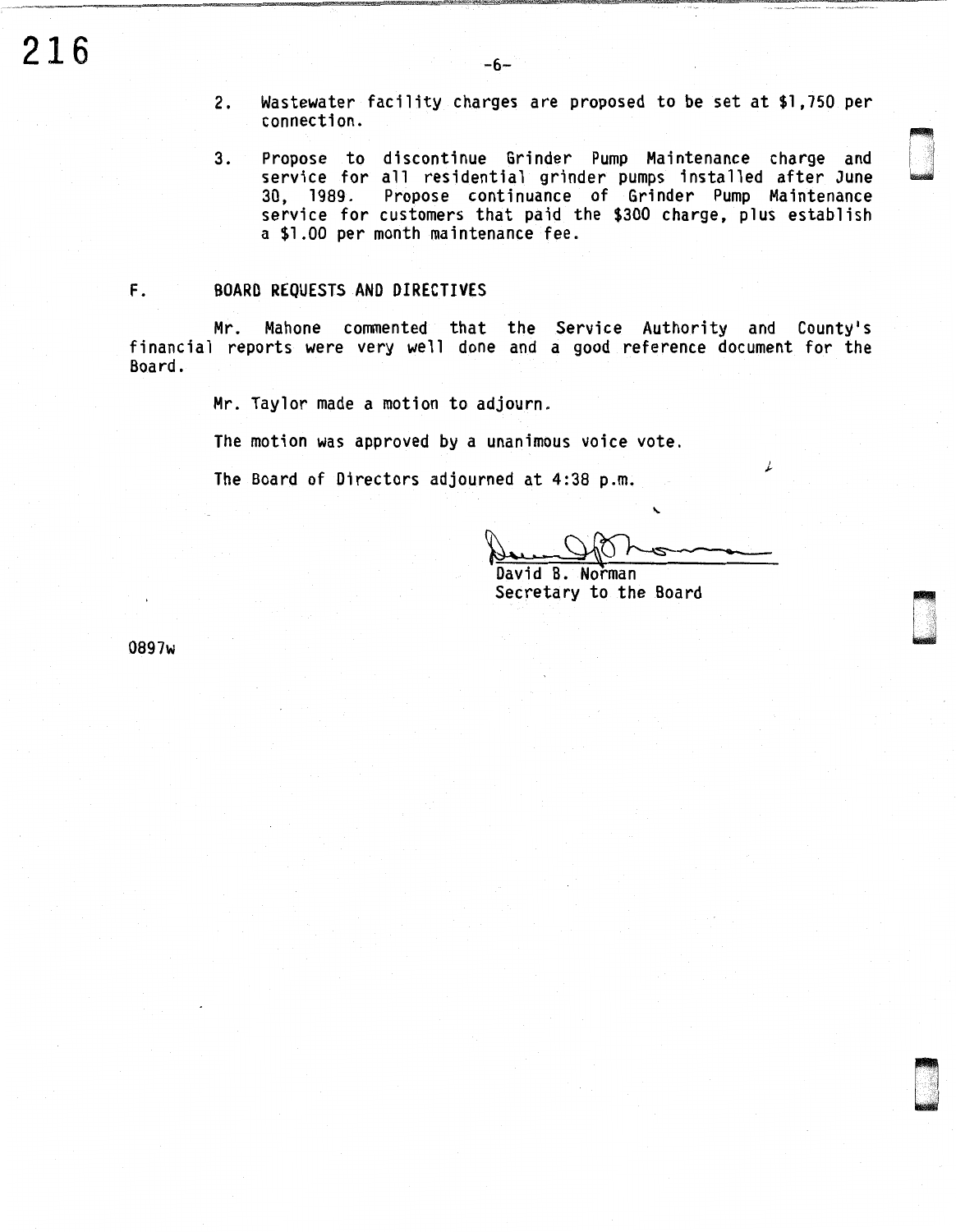Extension Agreement No. 066 - FY89

Location: Marriott Courtyard - Williamsburg

Roberts District

James City County, Virginia

CITY OF NEWPORT NEWS, VIRGINIA DEPARTMENT OF PUBLIC UTILITIES AGREEMENT TO EXTEND WATER MAIN BY CITY

This Agreement, made this 7 day of *Thisus*.<br>19 *R*9, by and between the City of Newport News, a Municipal Corporation of the Commonwealth of Virginia, hereinafter referred to as "City", and James City Service Authority, hereinafter referred to as "Applicant".

WHEREAS, the Applicant has applied to the City to extend its system and supply water service to the premises constructed or intended to be constructed, on the tract or plot of land as shown on the development map or plot plan attached hereto and made a part hereof, known as Marriott Courtyard - Williamsburg, and marked Exhibit "A"; and,

WHEREAS, the Applicant will deposit with the City upon execution and delivery of this Agreement, the sum of \$9,960.00 which is the City's estimate of the cost of the installation of one (1) fire hydrant, one (1) 6" sprinkler service, plus the charge for two (2) 2" meters and service pipe installations. The charge for the meters and service pipe installations is in *no*  event refundable. Estimated cost of hydrant and sprinkler service installations, plus charge for meter and service pipe installation, hydrant rental, easement recordation, pavement repairs and county permits is shown on Exhibit "B", attached hereto.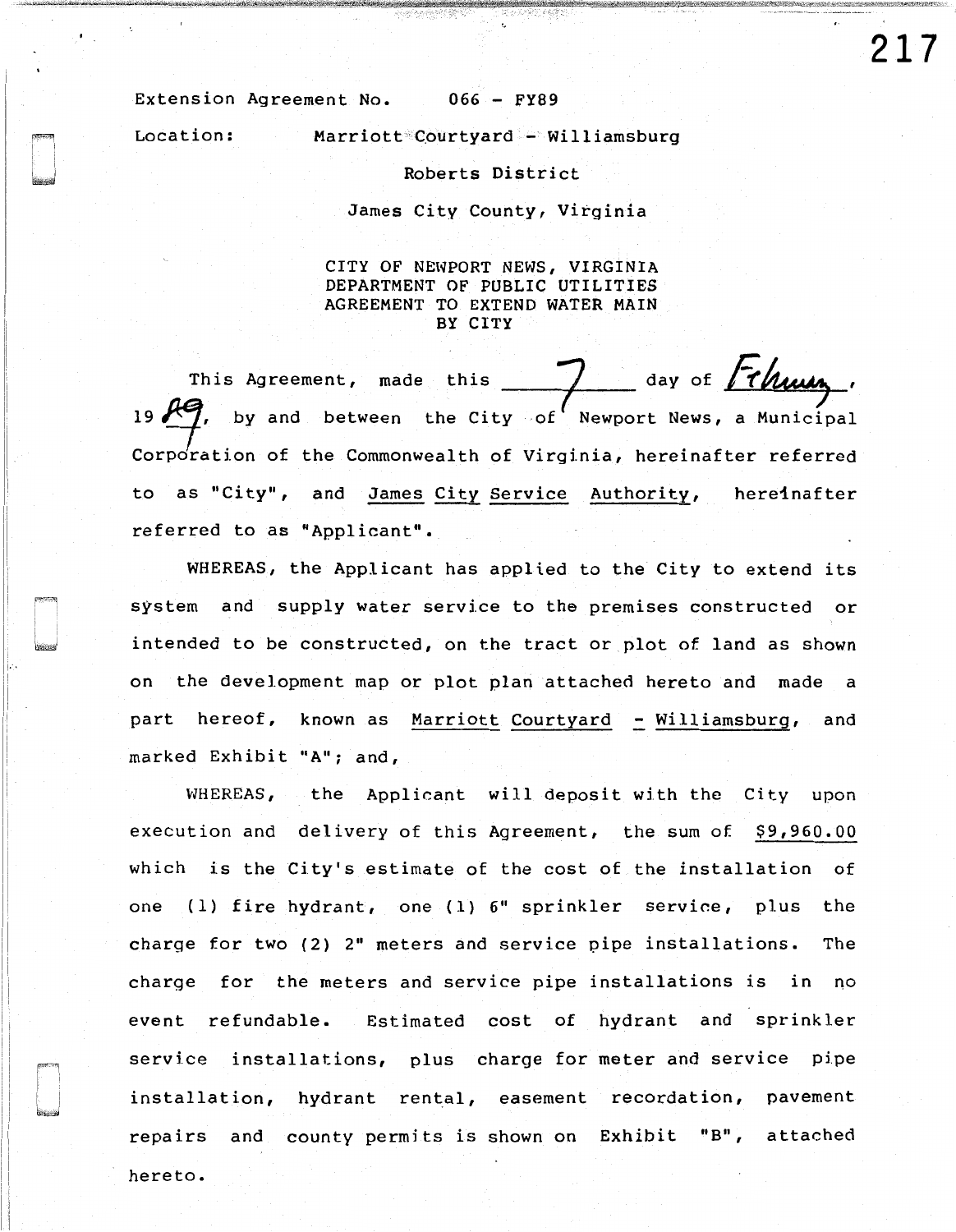NOW, THEREFORE, for and in consideration of the premises, and the mutual covenants and agreements herein contained the parties hereto agree as follows:

!o ... .. · ... ·:

D .

n u

1. The AppJ.icant will pay the current System Development Charge as established by ordinance in effect at the time of request for installation of each meter assembly when such installation is "made-ready-for" and requested by the Applicant (Estimated cost of System Development Charges are shown on Exhibit "B").

2. The Applicant will furnish, at no cost to the City, all necessary easements for water facilities, prepared in compliance with City standard form (see Exhibit "C") prior to acceptance of the water system and tie-in to the existing system.

3. The Applicant will deposit the sum of \$9,960.00 with the City for estimated cost of the installation of a 6" sprinkler service, fire hydrant, cost of the meters, service pipe installations and appurtenances.

a. The City will retain the sum necessary to pay the cost of the hydrant installation, sprinkler service and appurtenances.

b. The City will refund to the Applicant as soon thereafter as all cost have been ascertained, any excess of the deposit made by the Applicant over actual cost of the water facilities without interest.

c. Should actual cost of water facilities exceed the estimated cost thereof, Applicant agrees to pay on demand to the City, such amount as actual cost that exceeds the deposit.

*JU... System Dwelwment Cb*<br>when due (Fee para reor, Applicant agrees to pay on demand t<br>as actual cost that exceeds the deposit.<br>m Bwelument Charge

218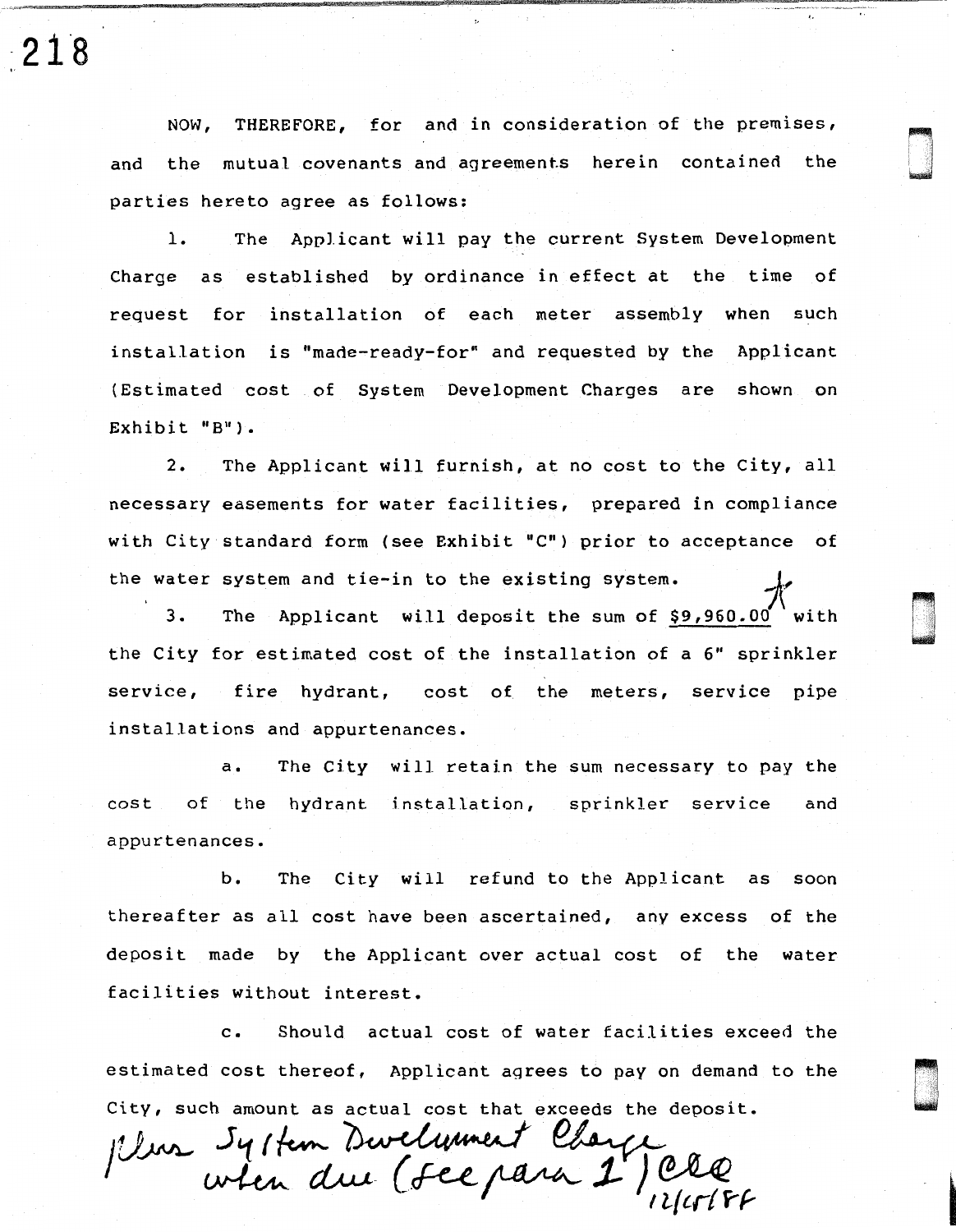**219** 

4. The City will install said fire hydrant and sprinkler service, subject to provisions of this Agreement.

5. The City will provide a \$300.00 credit for each fire hydrant installed by the Applicant in accordance with Exhibit "A"•

6. Facilities installed by the City bursuant to this Agreement shall be the property of the City, its successors and assigns.

7. The Applicant will furnish plat showing location of meter boxes and provide a marker on site indicating location for meter box installations on each individual lot or building as required.

8. The City shall have the right to make further extension of this water facilities after its construction.

9. The City assumes no responsibility for settlement of trench for pipeline or service lateral after the installation is completed.

10. Refund to Applicant such amount as provided in the City Water Policy in existence on the date of the contract.

11. The Applicant will pay as required by James City County to the City the established rental charge per annum for each fire hydrant installed in the development for five years after date of installation of all fire hydrants in the subject project.

12. No work shall be started until any new streets and/or alterations of existing streets are brought to final subgrade with curb and gutter in place.

I

3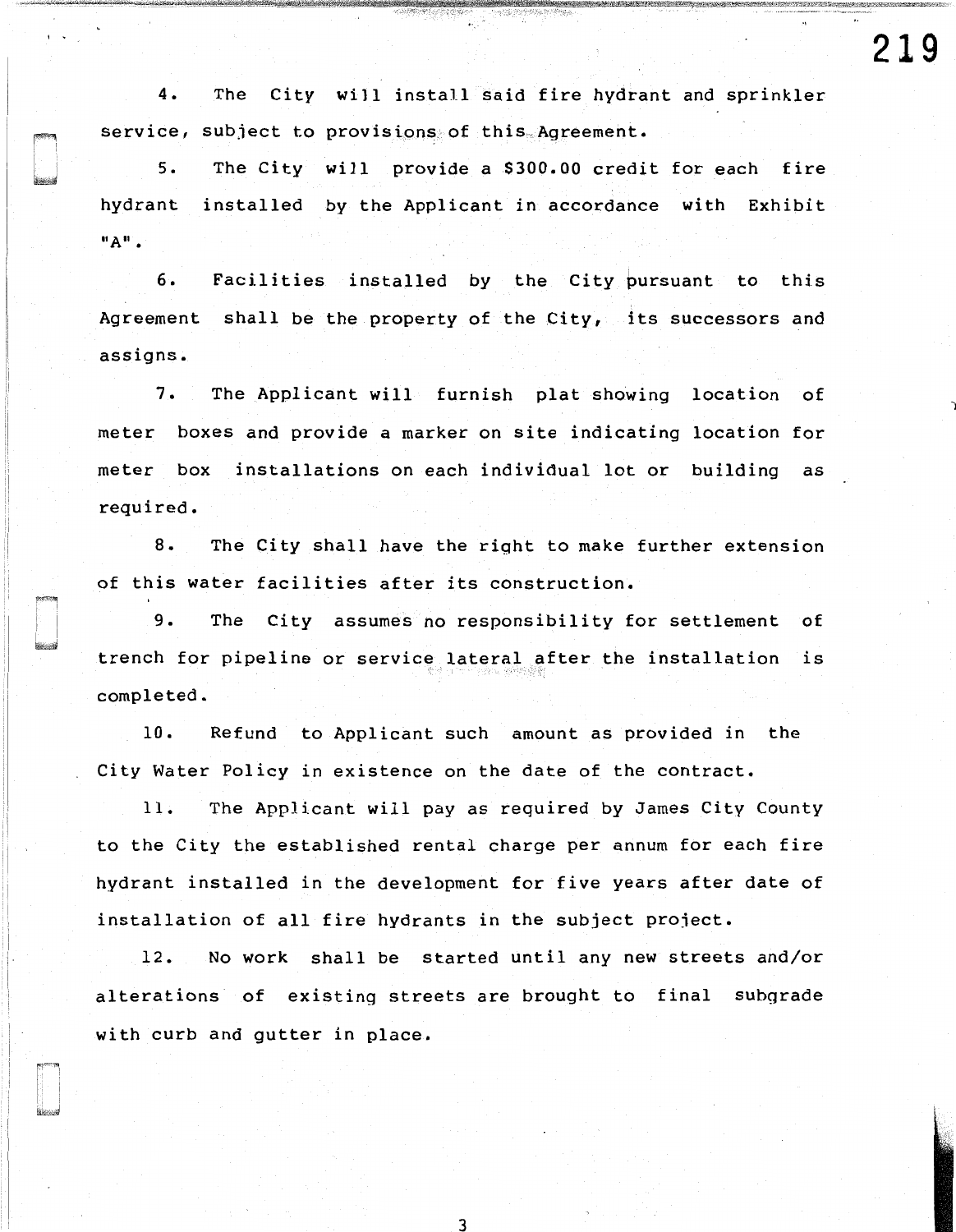13. No permanent pavement shall be completed until it has been determined by the Applicant that all water facilities and service laterals have installed.<br>14. The water meters and so

2-2 o·

The water meters and service laterals will be installed subject to the current ordinance requirements.

15. This Agreement shall be binding upon the respective parties, their successors and assigns.

END OF PAGE FOUR

Continued on Page 5....

dia<br>Dia 42 Metatra.<br>Dia 42 Metatra.

1 -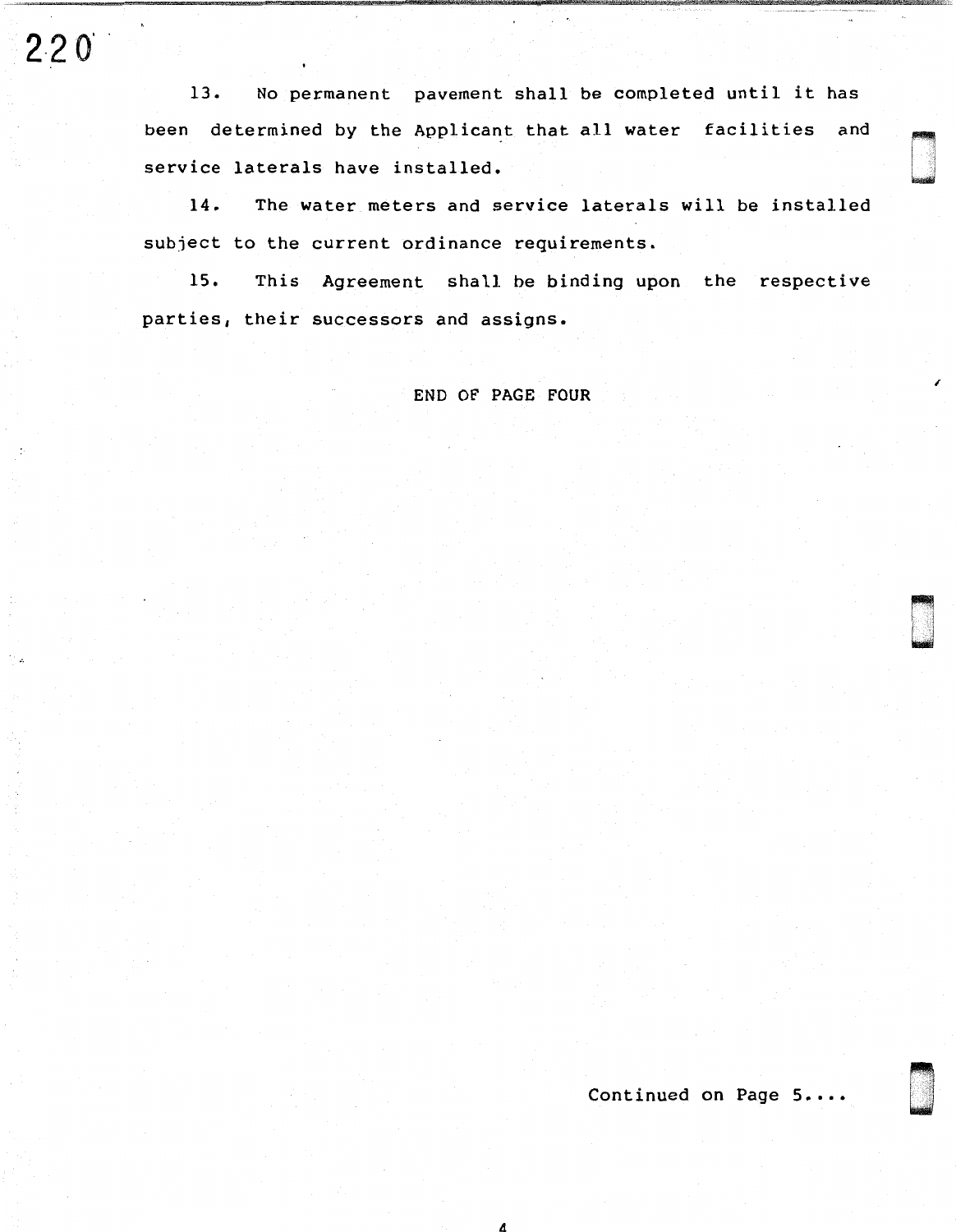IN WITNESS WHEREOF, the parties hereto have duly executed this Agreement as of the date first above written.

**「親友を見て」と、彼らしいわけ** 

CITY OF NEWPORT NEWS

Director, Department of Public Utilities

(Name of Applicant)

 $BS:$  Remal KAmulle & title)

ATTEST:

i I (to be used only when corporation is Applicant)

BY:

If corporation, must be signed by officer having authority to execute contracts and attested and seal affixed by secretary of corporation.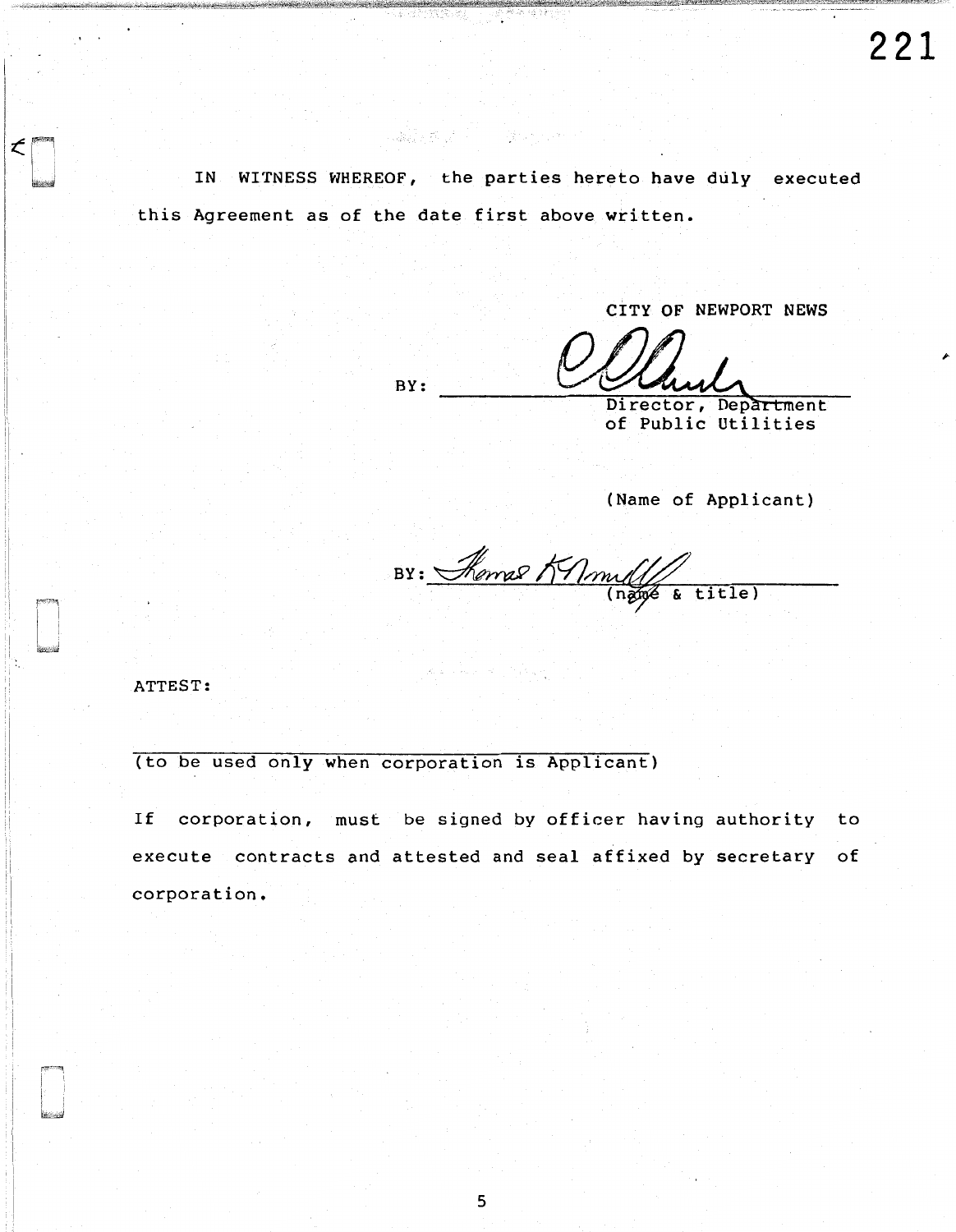$\ddot{\cdot}$ 

# EXHIBIT "B"

Estimated cost of the installation of a 6" sprinkler service, fire protection and water facilities to serve the property known as Marriott Courtyard - Williamsburg, as shown on plat attached, and charge for meters and service pipes.

PROJECT ESTIMATED PIPELINE QUANTITIES

|                |  | 18 feet of 8" Ductile Iron Pipe (Class 52) |  |  |
|----------------|--|--------------------------------------------|--|--|
|                |  | 23 feet of 6" Ductile Iron Pipe (Class 52) |  |  |
| 1 fire hydrant |  |                                            |  |  |

# ESTIMATED COST OF INSTALLATION OF

|  | $2 - 2"$ Meters                            |  | $6\,$ \$ 700.00     | 1,400.00 |
|--|--------------------------------------------|--|---------------------|----------|
|  | $2 - 2"$ Service Pipes                     |  | <b>@ \$1,200.00</b> | 2,400.00 |
|  | 1 - 6" Sprinkler Service                   |  | 6, 52, 025.00       | 2,025.00 |
|  | 1 - Fire Hydrant Installation @ \$3,475.00 |  |                     | 3,475.00 |
|  | 1 - Fire Hydrant Rental                    |  | $@$$ 160.00         | 160.00   |
|  | 1 - Easement Recordation                   |  | $6\,$ \$ 10.00      | 10.00    |
|  | 2 - County Permits                         |  | $6 \times 45.00$    | 90.00    |
|  | 2 - Pavement Repairs                       |  | $6 \,$ \$ 200.00    | 400.00   |

TOTAL ESTIMATED COST \$

9,960.00

n<br>N<br>n a was a strong of the control of the control of the control of the control of the control of the control of the control of the control of the control of the control of the control of the control of the control of the control

D

Continued on Page 2....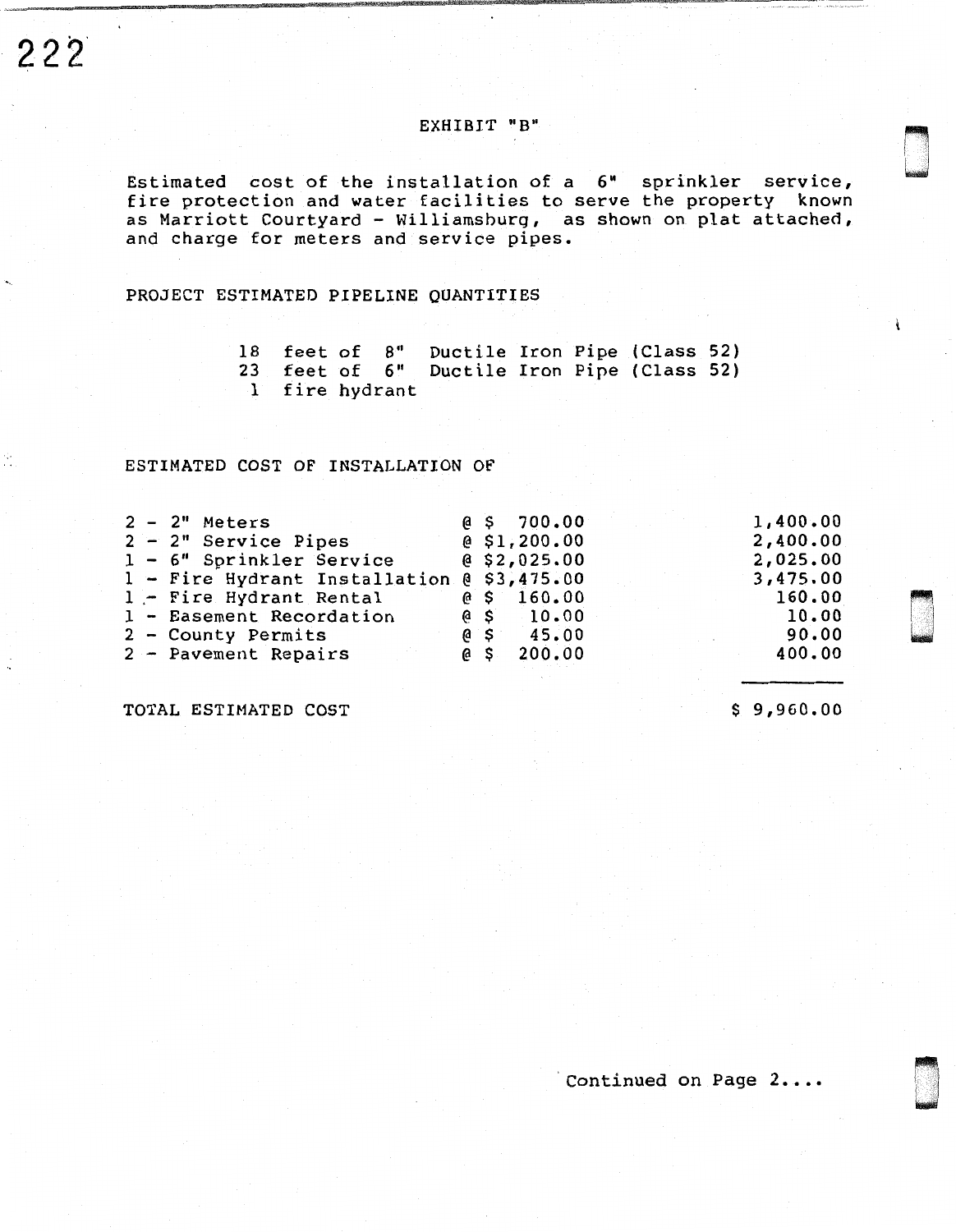#### ESTIMATED SYSTEM DEVELOPMENT CHARGE

These charges are based on the present System Development Charqe. Actual charges will be based on current System Development Charge at time of request, which will be payable at the time of each request for meter installation. (See paragraph 1. of Agreement).

 $2 - 2$ " Meters  $8\,$  \$4,440.00

The Applicant will place a wooden stake with the letter "W" to indicate location for water services. Also, the Applicant will be responsible to place a wooden stake with the letters "FH" and "DC" to indicate location and finish grade for the fire hydrant and detector check. Work will not be scheduled until these stakes have been placed.

In the event that meters and service pipes may be covered with concrete driveways or walks, then such meters and service pipes will be relocated at the expense of the Applicant or Owner.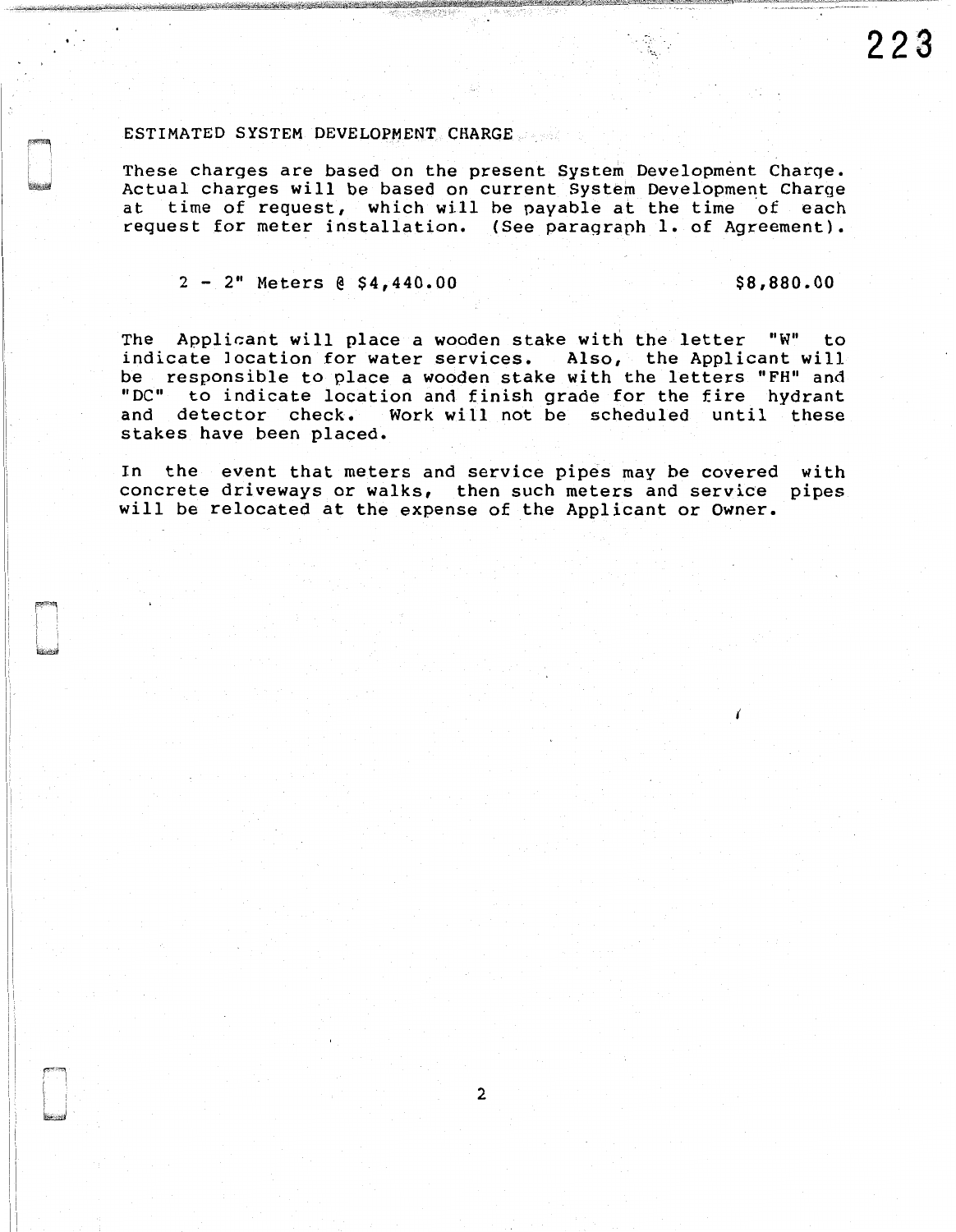Extension Agreement No. 069 - FY89

Location: Moody's Run Townhouses - Phase III

Roberts District

James City County, Virginia

CITY OF NEWPORT NEWS, VIRGINIA DEPARTMENT OF PUBLIC UTILITIES AGREEMENT TO EXTEND WATER MAIN BY CONTRACTOR

day of Wherear, This Agreement, made this 19 $\frac{1}{2}$ , by and between the City of Newport News, a Municipal  $\mathop{\mathsf{Corp}}\nolimits$  cation of the Commonwealth of Virginia, hereinafter referred to as "City", and James City Service Authority, hereinafter referred to as "Applicant".

Brasil<br>Norska

}

WHEREAS, the Applicant has applied to the City for permission to connect to its system and extend the water main or mains to serve the premises, constructed or intended to be constructed, on the tract or plot of land as shown on the development map or plot plan attached hereto and made a part hereof, known as Moody's Run Townhouses - Phase III, and marked Exhibit "A"; and,

WHEREAS, the City is willing to permit connection to its system and provide retail water service to the aforementioned development.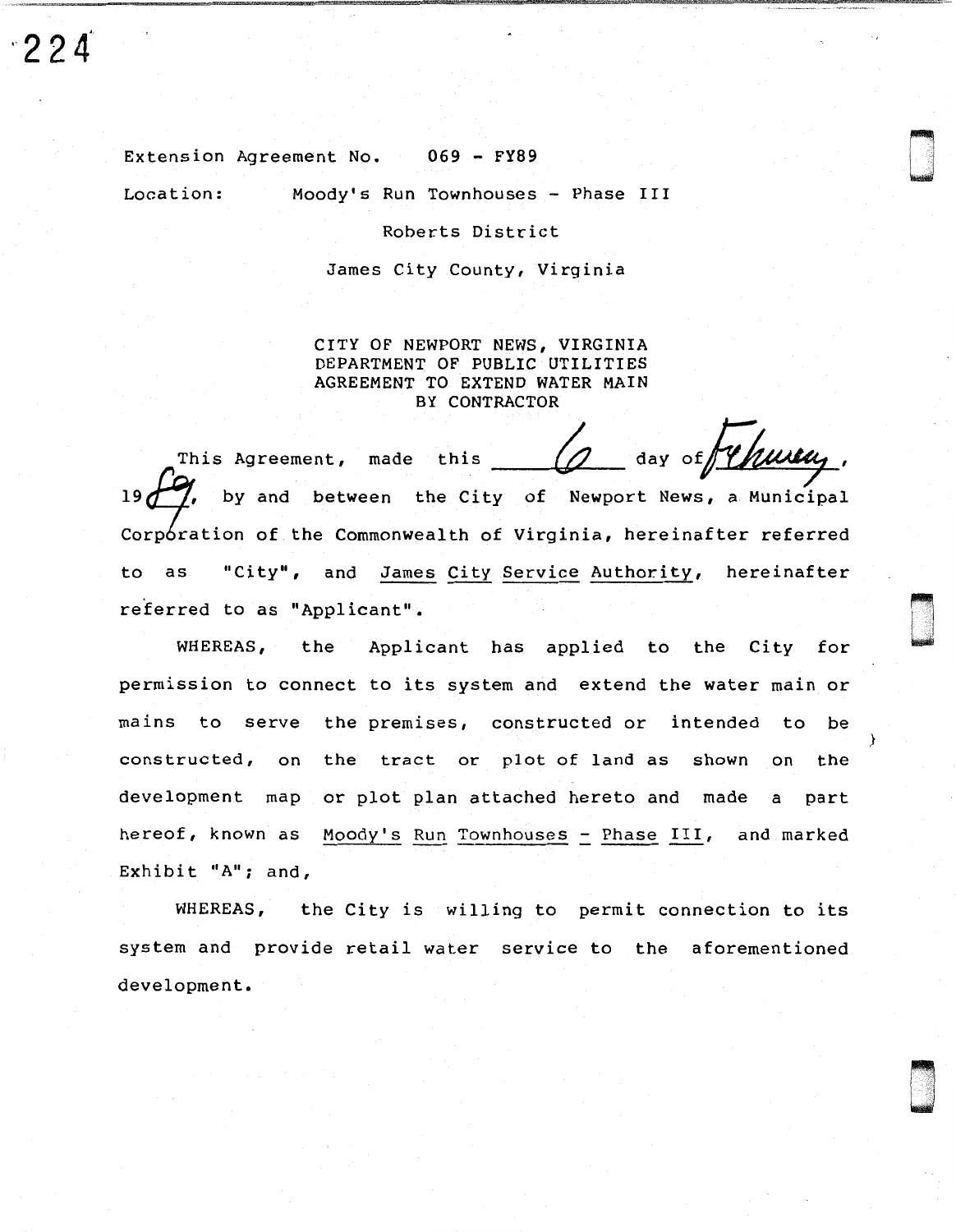NOW, THEREFORE, for and in consideration of the premises, and the mutual covenants and agreements herein contained the parties hereto agree as follows:

1. The Applicant agrees:

a. At his own sole cost and expense, to furnish all labor, tools, materials and services to install, disinfect and tie-in water mains and appurtenances in accordance with the layout shown on Exhibit "A", and to conform to the Distribution Standards. Construction Drawings will be furnished by the City after execution of this Agreement and water pipeline work will not begin without these drawings.

b. At his own cost and expense and before final tie-in, to furnish complete "as-built" drawings, a one year maintenance bond (see Exhibit "D"), manufacturer's affidavits, construction materials and a breakdown of the total cost of the water pipeline as paid by the Applicant.

c. To pay the City upon execution and delivery of this Agreement, the sum of Seven Thousand One Hundred Twelve *"'),*  Dollars, (\$7,112.00), the estimated cost of meters, service pipes, laboratory fees, easement recordation, fire hydrant rentals, supervision and inspection, as shown on Exhibit "B", attached hereto. Upon completion of this project if it is found that actual cost exceeds the estimated costs shown on Exhibit "B", then the Applicant will pay the amount over the actual cost and if the actual cost is less, then the City will refund any excess of amount paid by the Applicant.

mount paid by the Applicant.<br>System Trurlynness (Charge m Burdynnew Charge<br>when dire (Fre para 1d)  $2~$  J eel 13/29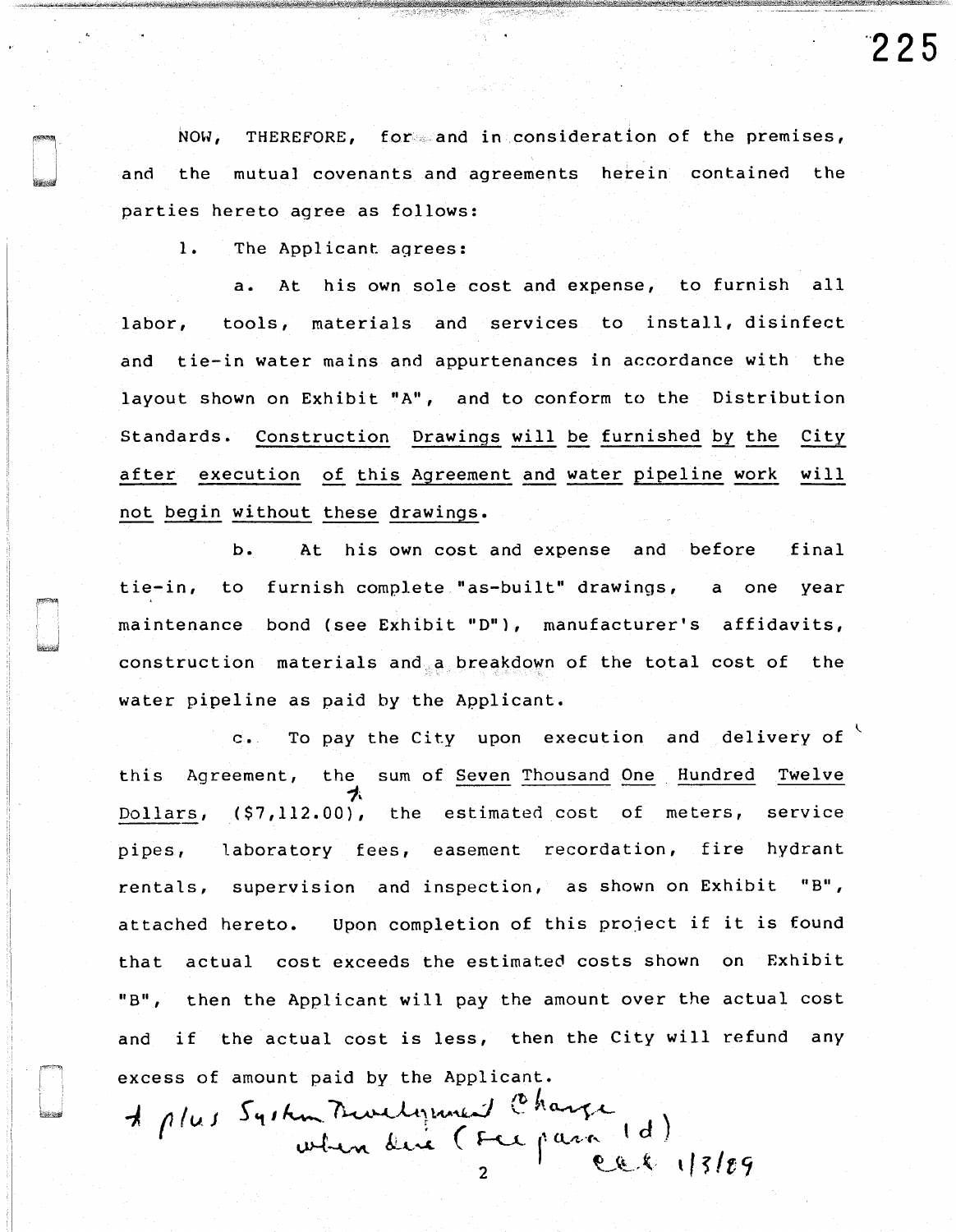d. To pay the current System Development Charge as established by ordinance in effect at the time of request for installation of each meter assembly when such installation is "made-ready-for" and requested by the Applicant (Estimated cost of System Development Charges are shown on Exhibit "B").

 $226$ 

e. Will pay as required by James City County to the City the established rental charge per annum for each fire hydrant installed in the development for five years after the date of installation of all fire hydrants in the subject project.

f. To furnish, at no cost to the City, all necessary plats and easements for water mains and service laterals, reflecting the locations as installed and prepared in compliance with the standard form attached (see Exhibit "C") prior to acceptance of the water system to the existing system.

n u

g. To furnish plat showing location of meters and provide a marker on site indicatinq location for meter installation on each lot or building as required. Site markefs will be placed before the request for meter installation and before road surface material is placed on streets.

2. The City agrees, upon completion of the installation by the Applicant and compliance with the other terms of this Agreement:

a. Install metered services subject to current ordinance requirements as follows:

3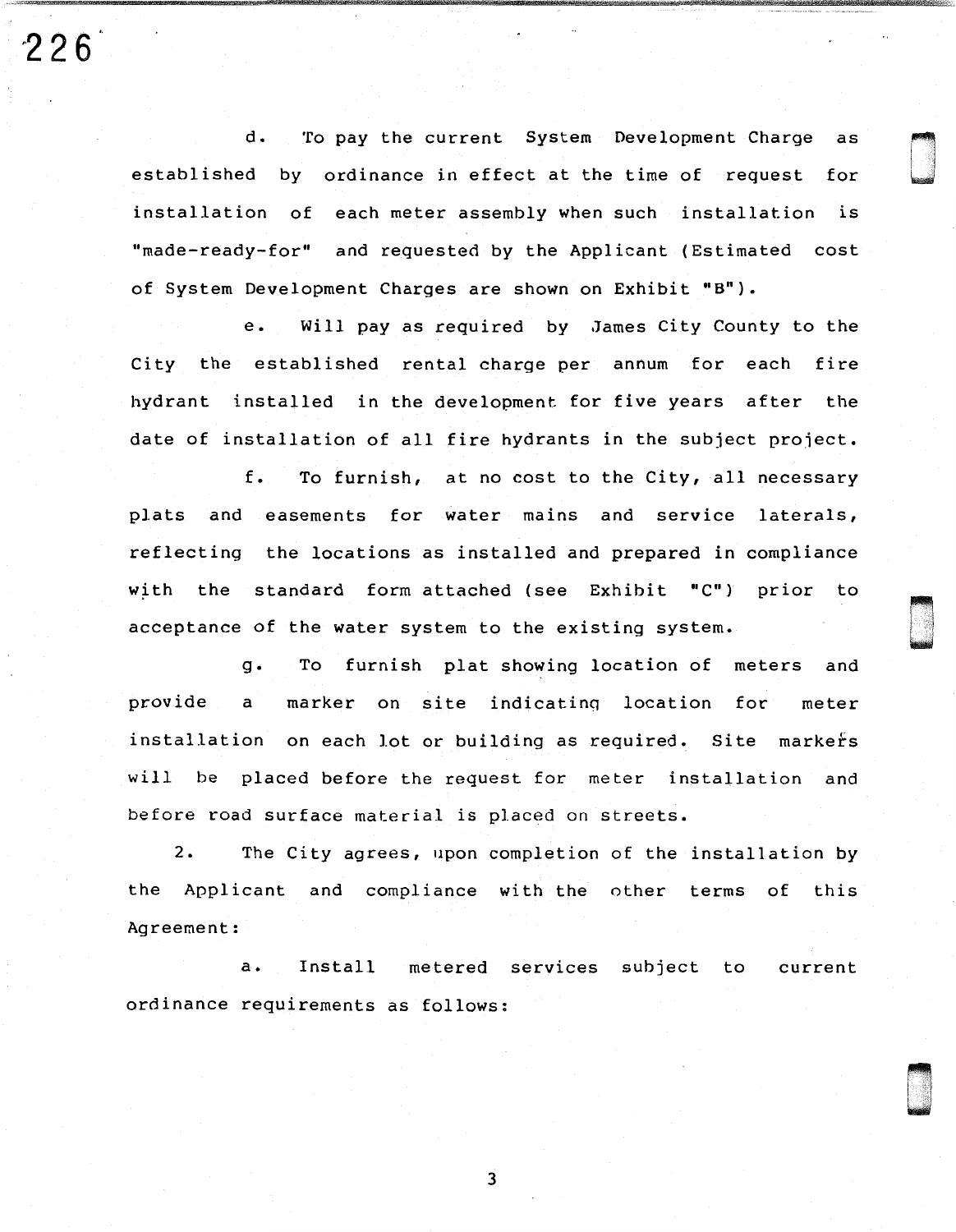(1) Water service connection or tap must be installed for the Applicant within a period of three (3) years after the application. If, through no fault of the Department of Public Utilities, installation is not made within three (3) years from the date of application, the fees paid in connection therewith shall be forfeited.

(2) For  $(5/8")$ ,  $(3/4")$  and  $(1")$  meter connections: a minimum of (10) service connections must be installed as a group to qualify for project service connection fee rates, all others are charged as individual service connections. For (1 1/2") and (2") meter connections: a minimum of three (3) service connections must be installed as a group to qualify for project service connection fee rates, all others are charged as individual service connections. Also, charges for required permits and street repair costs shall be made in addition to the service connection, if required.

b. Maintain and operate the system.

c. Refund \$300.00 for each fire hydrant installed by the Applicant in accordance with Exhibit "A".

d. Refund to Applicant such amount as provided in the City Water Policy in existence on the date of this contract.

3. The Applicant and City agree:

a. That no work shall be started until this Agreement has been executed by the Applicant, approved by the City, and all streets and sidewalks have been brought to final subgrade with paved gutter in place and after construction drawings have been issued by the Department of Public Utilities.

4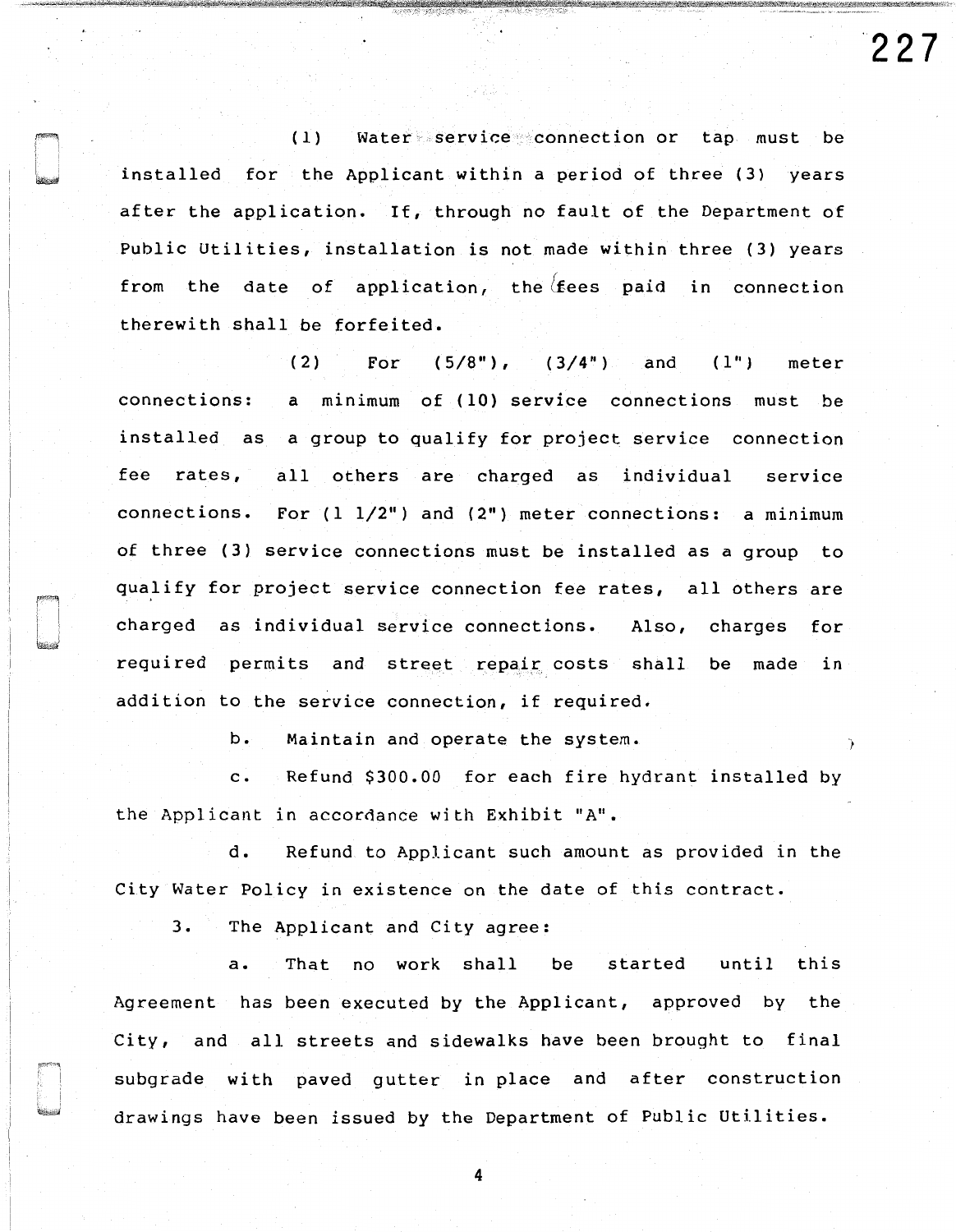**·228** 

b. That the City assumes no responsibility for pavement repair if services must be installed after streets and/or parking areas are paved.

c. That the City assumes no responsibility for the settlement of the trenches for water mains after the installations are completed.

d. That the City shall have the right to make further extension of this water main extension after its completion.

e. That this Agreement shall be binding upon the respective parties, their successors and assigns.

f. That the facilities installed under this Agreement shall be the property of the City, its successors and assigns.

## END OF PAGE FIVE

Continued on Page 6....

51'

n i Italia

**\** 

u na katika na katika na katika na katika na katika na katika na katika na katika na katika na katika na katika na katika na katika na katika na katika na katika na katika na katika na katika na katika na katika na katika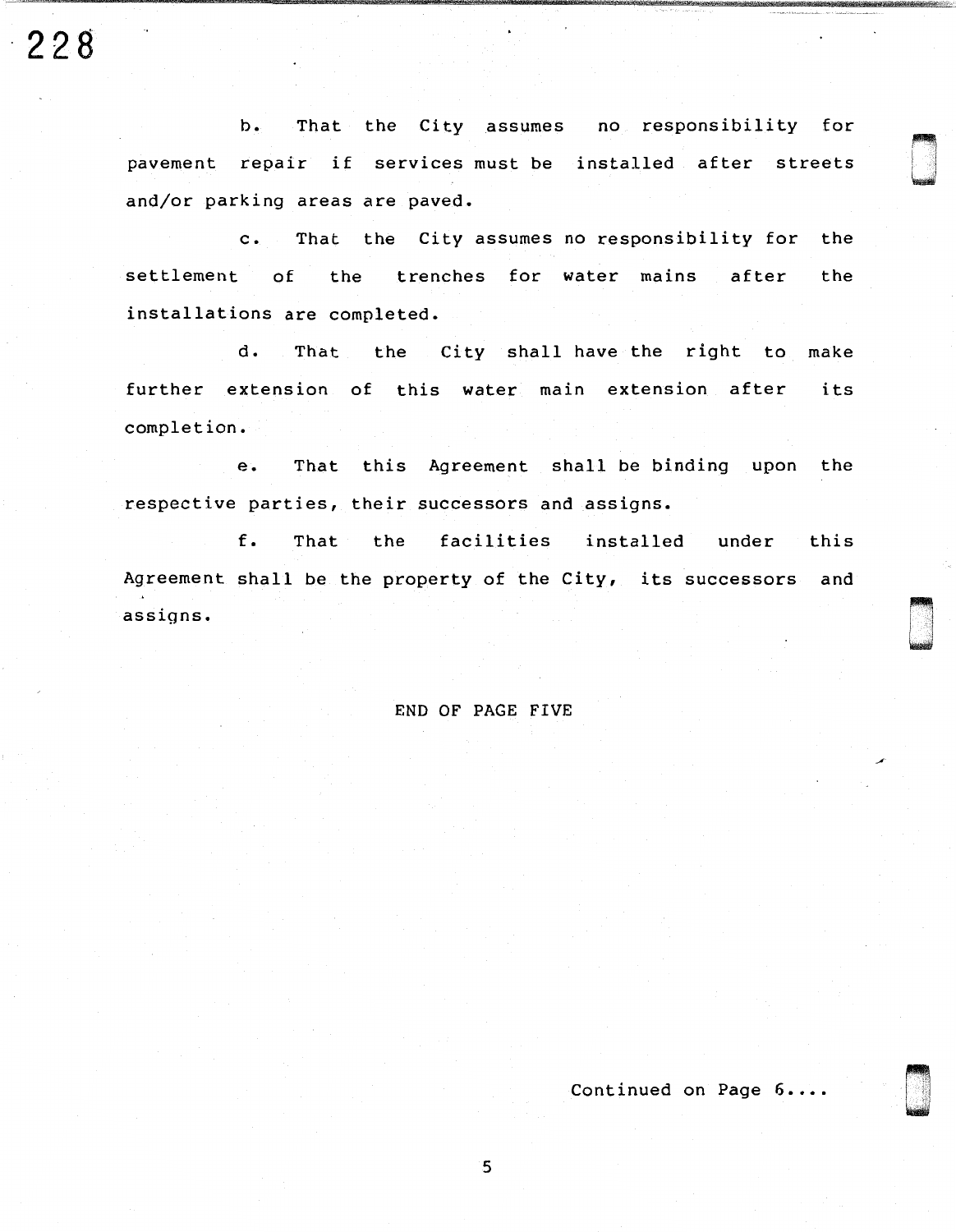IN WITNESS WHEREOF, the parties hereto have duly executed this Agreement as of the date first above written.

Wijkelaportji

BY: ITY OF NEWPORT NEWS

Director, Department of Public Utilities

(Name of Applicant)

BY: Thomas Knon

ATTEST:

(to be used only when corporation is Applicant)

If corporation, must be signed by officer having authority to execute contracts and attested and seal affixed by secretary of corporation.

PIPELINE SCHEDULING INFORMATION

Project Scheduled In Service Date  $~^{\circ}$ atgf Pipeline Contractor for Project

Hot pouvait de la figuier  $OOLV4H_6$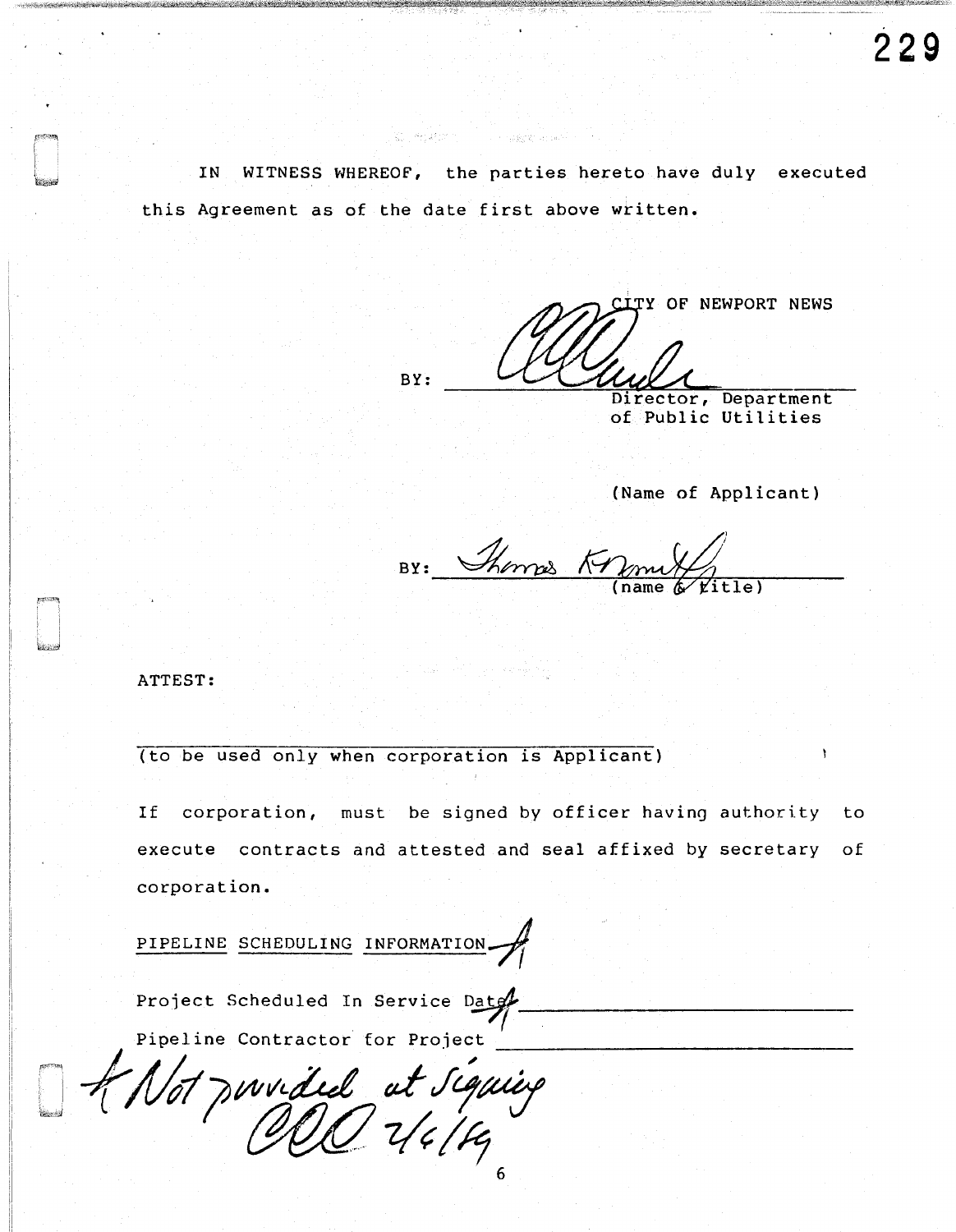# EXHIBIT "B"

Estimated quantities of the water facilities to serve the property known as Moody's Run Townhouses - Phase III, as shown on plat attached and total estimated cost for meters, service pipes, laboratory fees, easement recordation, fire hydrant rentals, supervision and inspection.

PROJECT ESTIMATED PIPELINE OUANTITIES

795 feet of 12" Ductile Iron Pipe (Class 52) 56 feet of 6" Ductile Iron Pipe (Class 52) 545 feet of 4" Ductile Iron Pipe (Class 52) 2 fire hydrant installations [relocate one (1) existing hydrant] 1 tie-in 1 blow-off

PIPELINE AND TIE-IN TO BE COMPLETED BY THE APPLICANT IN ACCORDANCE WITH DISTRIBUTION STANDARDS

CITY'S ESTIMATED SERVICE AND CHARGES

|  | $14 - 5/8"$ Meters                            | 0.5150.00    | \$2,100.00 |
|--|-----------------------------------------------|--------------|------------|
|  | 14 - Service Pipes for 5/8" Meters @ \$230.00 |              | 3,220.00   |
|  | 2 - Fire Hydrant Rentals                      | $@$ \$160.00 | 320.00     |
|  | 1 - Easement Recordation                      | $e$ \$ 10.00 | 10.00      |
|  | 6 - Laboratory Sample Fees                    | @S11.00      | 66.00      |
|  | Supervision & Inspection                      |              | 1,396.00   |

 $$7,112.00$  <sup>7</sup>i

n LI

000<br>1990<br>1990

A plus System Towelexement Charge (8)

Continued on Page 2....